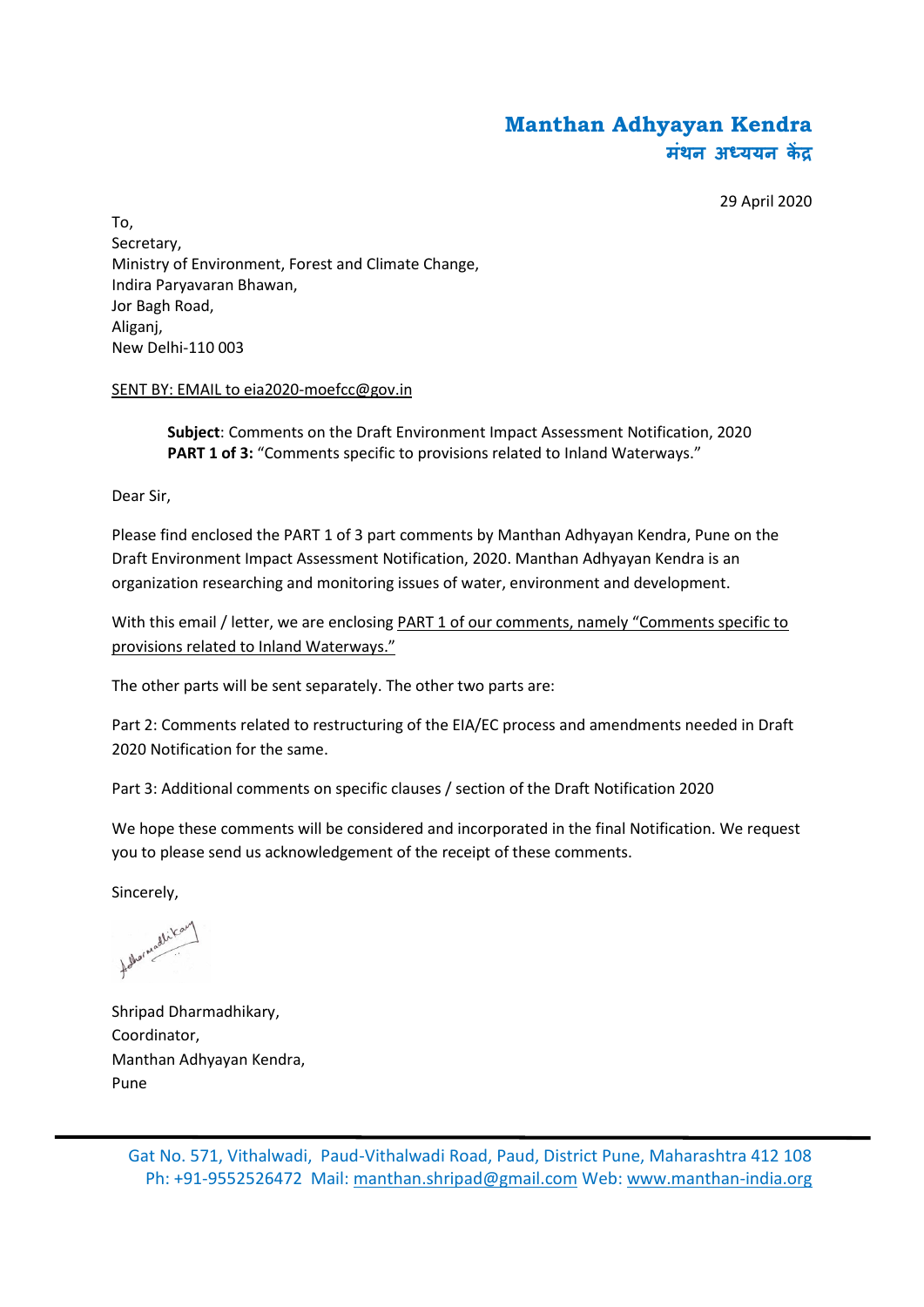**Comments from Manthan Adhyayan Kendra, Pune on Draft Environment Impact Assessment Notification, 2020**

# **PART 1 of 3: Comments Specific to provisions for Inland Waterways in the EIA Notification, 2020 (Draft)**

### 1. *Definition of Capital Dredging –definition needs to be amended*

Provision in EIA Notification, 2020 Draft: In the EIA Notification, 2020 Draft at Clause 3 (8), the definition of 'Capital Dredging' is stated as "means one time process involving removal of virgin material from the sea bed to create, or deepen a shipping channel in order to serve larger ships. This includes dredging activity inside and outside the ports or harbors and channels;"

Reasoning for suggested change: Capital dredging also takes place in the river beds. In the EIA Notification, 2020 draft, the definition implies that capital dredging is only a sea/marine process whereas capital dredging has taken place/will take place for the development of many of the inland waterways projects. Detailed Project Reports of the National Waterway -16 (Barak) and National Waterway-5 (in Odisha), for instance, specifically mention Capital Dredging as an intervention to provide adequate depth and width for the proposed waterways. Capital dredging will also be required for terminals and riverine ports for inland waterways since development of inland waterways would require construction of river ports and terminals, and many of the Indian rivers would not have the required adequate depth and width naturally. Further, the definition in the abovementioned provision in the EIA Notification, 2020 draft shows capital dredging as a onetime process, whereas capital dredging in other countries, for example New Zealand, is defined as an infrequent process<sup>1</sup>, which means it can take place more than once. Similar provision is there in the definition provided by UK Marine Special Areas of Conservation<sup>2</sup> which refer to capital dredging as a process which takes places *'usually but not always the first time.'* Further this definition by UK Marine SACs posits capital dredging as *'excavation that generally (emphasis supplied) takes place in virgin material that has become consolidated under the existing hydraulic regime*.'

Our recommendations: On the basis of the above reasoning, and in the interest of environment, we recommend definition of Capital dredging to be amended as follows: Capital Dredging: "means an infrequent, usually but not always first time, process involving removal of sediment, which is generally virgin material from the sea bed or

2 Source: UK Marine Special Areas of Conservation

**.** 

<sup>1</sup> Source: Environment Canterbury, New Zealand, [https://ecan.govt.nz/publications/General/lhwig-capital](https://ecan.govt.nz/publications/General/lhwig-capital-maintenance-dredging-consents-factsheet-0812.pdf)[maintenance-dredging-consents-factsheet-0812.pdf,](https://ecan.govt.nz/publications/General/lhwig-capital-maintenance-dredging-consents-factsheet-0812.pdf) information provided by Ministry of Shipping on 25.01.2018 in response to RTI Application by Manthan Adhyayan Kendra.

[http://ukmpa.marinebiodiversity.org/uk\\_sacs/activities/ports/ph5\\_0\\_2.htm](http://ukmpa.marinebiodiversity.org/uk_sacs/activities/ports/ph5_0_2.htm)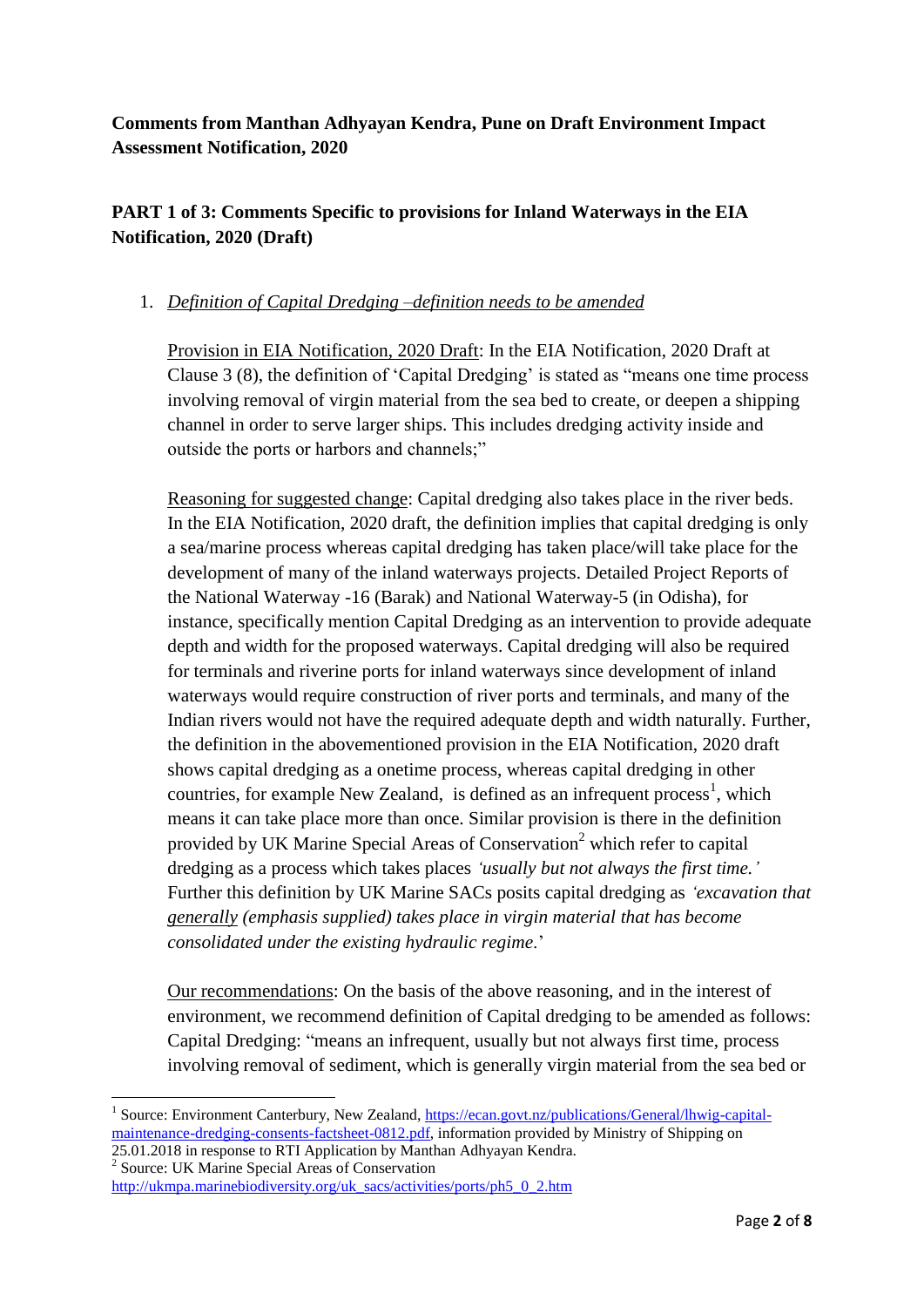river bed to create, or deepen a shipping channel in order to serve larger ships. This includes dredging activity inside and outside the ports or harbours, channels, river ports and terminals ;"

## 2. *Categorisation of Inland Waterways Projects as B2 in the Schedule–Inland Waterways need to be listed as Category A project*

Provision in EIA Notification, 2020 Draft: Refer item 37 Column 5 of the Schedule to the EIA 2020, Notification draft, 'B2 – All projects in respect of inland waterways'

### Reasoning for suggested change:

### **MoEFCC's Own Expert Committee Recommended Waterways as Category A**

We want to direct your attention to the recommendations of the MoEFCC's own Expert Committee<sup>3</sup> through the minutes of the meeting held on  $18.05.2017$  in the Ministry of Environment, Forest and Climate Change for streamlining environmental procedures for inland waterways projects. Two categorical recommendations were given by the said Expert Committee after detailed deliberations during the meeting. These are -

i. In order to bring more clarity on the applicability of EIA Notification, 2006 for inland waterways projects, the Expert Committee recommended amending the EIA Notification, 2006 to include 'Inland Waterways, Jetties, and Multi-modal terminals' under the list of items requiring prior *environmental clearance* (emphasis supplied).

ii. With regards to the Jal Marg Vikas Project (National Waterway-1), the Expert Committee clarified that this project is covered under the EIA Notification, 2006 and be appraised as Category A project. The Expert Committee stated that,

*"..in the interest of such project and their sustenance, both during the time of creation or operation for longer duration with environmental and social viability of the project, (this project) must be included in the EIA Notification, 2006 and be appraised as 'Category A' project with reference to specific issues addressing the river as living entity, changing hydrology, riparian rights, transboundary impacts, protection of banks, and floodplain zones of the river systems"*

#### **Appraisal of Several Waterways Begun as Category A**

Further, Terms of References were provided by the Ministry of Environment for the National Waterway -5, National Waterway -4, National Waterway -53, National

<sup>&</sup>lt;sup>3</sup> "Minutes of Meeting of Expert Committee for streamlining procedures including examination and recommendation on various technical issues like review of projects/activities for its inclusion under EIA Notification, 2006, categorization of Category 'B' projects/activities into Category 'B1' & 'B2' under EIA notification, 2006, review of classification of projects/activities into 'A'& 'B' and General conditions as contained in the aforesaid Notification, held on 18.05.2017," (Headed by Dr. Wate)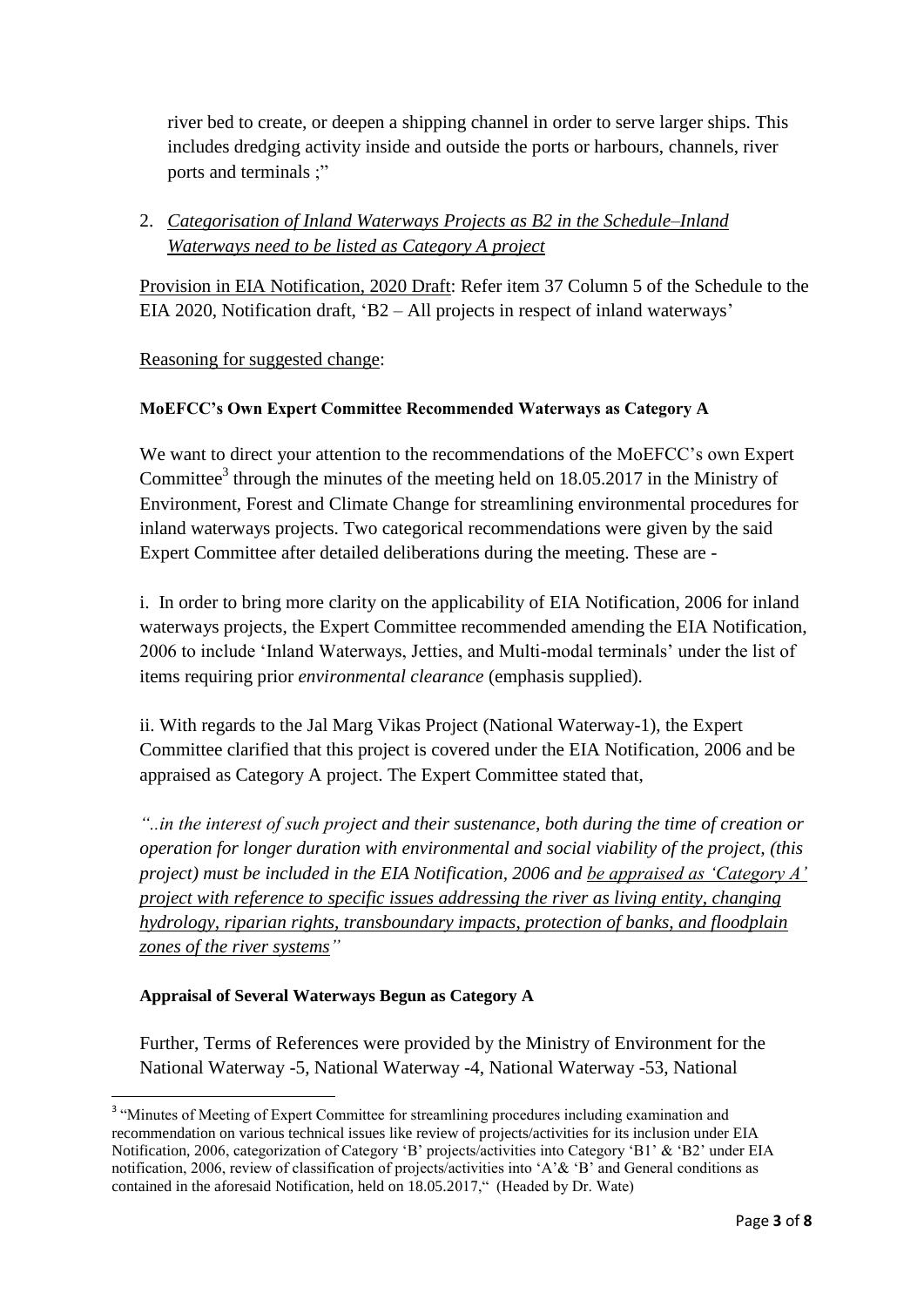Waterway-27, 68, 111 with specific and general conditions. In many of these cases Public Hearing was mandatory.

#### **Categorisation as B2 Will Lead to Large Impacts that are Not Assessed**

Categorization of inland waterways projects in category B2 has significant ramification on the already stressed rivers and estuaries of the country. With the implementation of National Waterways Act 2016, 111 National Waterways have been declared on many rivers, estuaries, canals, and backwaters of India. In addition to these National Waterways, other inland waterways projects such as Loktak Inland Waterways Project are taking shape in India.

With this provision in the EIA Notification, 2020 draft, applications for waterways will only require environmental permission as Category B2 projects without any appraisal, and this permission will be granted to them without any meaningful scrutiny within 15 days. No detailed Environment Impact Assessment will be done for them; Environmental Permission will be given with only the submission of environmental management plan. An EMP for projects that are so complex and have such wide impacts can hardly be prepared without an EIA.

### **Waterways Have Massive Environmental Impacts**

**.** 

The categorization of inland waterways in the B2 category in the EIA notification, 2020 draft is presumably done on the understanding that waterways have little adverse impact on the environment. This is far from truth because the creation, maintenance and operation of inland waterways has huge adverse environmental and social impacts on the morphology, habitats, ecology, flora and fauna of rivers and other water-bodies, and on livelihoods of communities depending on them. This is clearly reflected in the recommendations of the abovementioned Expert Committee of the Ministry.

Waterways involve interventions like dredging the river bed, a highly intrusive activity that can damage the river bed habitats, and river straightening and training works, river protection works, all leading to severe impacts on the river habitat and ecology. Dredging can release toxic pollutants that have previously settled on river beds, as well as create noise and turbidity. Operation of vessels leads to leakage of oil and lubricants, heightened noise and increase in turbidity, all with serious impacts on the flora and fauna. Dust pollution from bulk cargo to be carried on these waterways like coal, fly ash, and other ores also poses risks for the riverine ecology. Construction of facilities on the river banks like terminals, jetties, depots etc. would also lead to severe impacts. Accidents of vessels carrying hazardous cargo pose additional risks<sup>4</sup>.

<sup>&</sup>lt;sup>4</sup> From "Open Letter to Ministry of Environment, Forests and Climate Change, urging to Make Environmental Clearance Process Mandatory for Inland Waterways", written by more than 50 experts to the MoEFCC on 1 Jan 2019 <http://www.manthan-india.org/wp-content/uploads/2019/01/Letter-to-MoEF-Dec-2018-FINAL.pdf>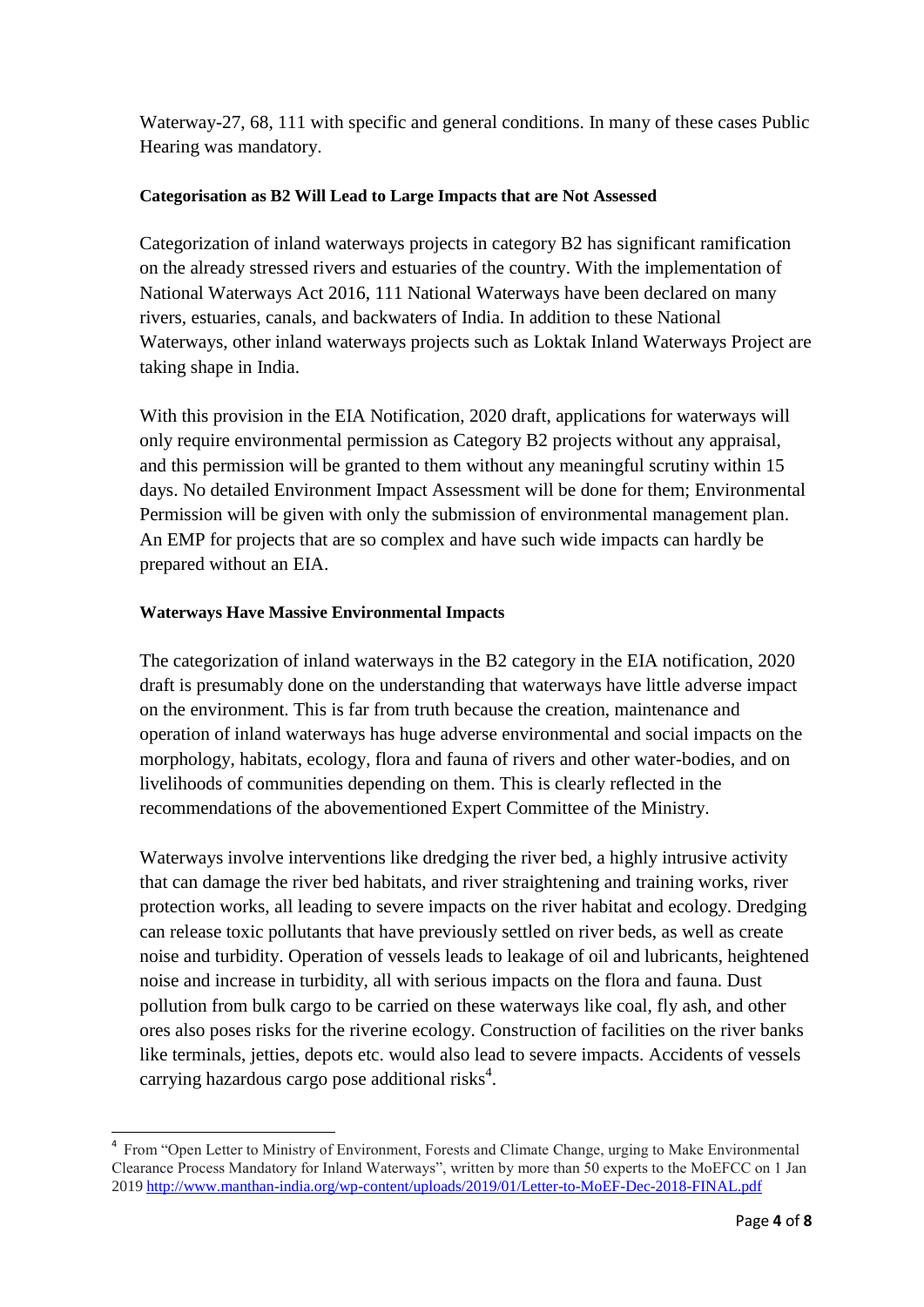Further, many of the river stretches on which inland waterways are proposed pass through eco-sensitive zones and protected areas. Movement of barges carrying bulk and hazardous goods such as coal, fly ash, chemicals, fertilizers, cement, etc. through such areas make these stretches especially susceptible to pollution and contamination due to leakage, spillages and accidents. Recent accidents of fly ash barges in the Hooghly and Muriganga Rivers have made it clear that movement of such commodities in bulk through the rivers should be strictly regulated.

Recent scientific study by Mayukh Dey et al.  $(2019)^5$  has brought to the fore the adverse impacts of such movements on the Gangetic Dolphins due to the impact of noise pollution. Night navigation aids would further lead to impacts which are yet to be studied due to exposure of artificial light.

Similarly, adverse social impacts are also associated with the inland waterways projects. These pertain to the emerging issues of land acquisition for terminals for farmers; damages to fishing nets, and loss of income due to adverse impacts on fish population and other aquatic biodiversity for small scale fishworkers; and loss of livelihood and income for small boat operators as cruises start plying on the waterways.

Members of Manthan during the field visit to operational stretches of National Waterway-1 in West Bengal were told by the local fishworkers that dredged material is disposed on their fishing channels. Many of the fishworkers suffer from damages to their fishing nets as the barges often move outside the designated navigation channel. Similarly in the Dharamtar creek of National Waterway-10, local population has to face daily battle between the dredgers and the barges.

Climate related Changes and increased anthropogenic pressure on the fresh water systems is only bound to make these impacts even worse for the environment, aquatic diversity as well as for the people directly dependent on the rivers.

### **First of a Kind Projects Need More Baseline Study, Higher Scrutiny**

1

Majority of the proposed inland waterways projects are first of their kind in the country with adverse social and environmental impacts. This necessitates proper environmental impact assessment with baseline study for each of these projects on the rivers which represent an ecosystem in themselves. Categorizing inland waterways projects in Category B2 would result in a loss of opportunity in creating the baseline data for each of these waterways which can become a benchmark on assessing the extent of impacts due to the development and maintenance of inland waterways and aid in compliance monitoring. With regards to the adverse social and environmental impacts of the waterways, wider public discourse and public hearing is required to make the

<sup>5</sup> Dey, Mayukh, Jagdish Krishnaswamy, Tadamichi Morisaka, and Nachiket Kelkar. "Interacting effects of vessel noise and shallow river depth elevate metabolic stress in Ganges river dolphins." *Scientific reports* 9, no. 1 (2019): 1-13.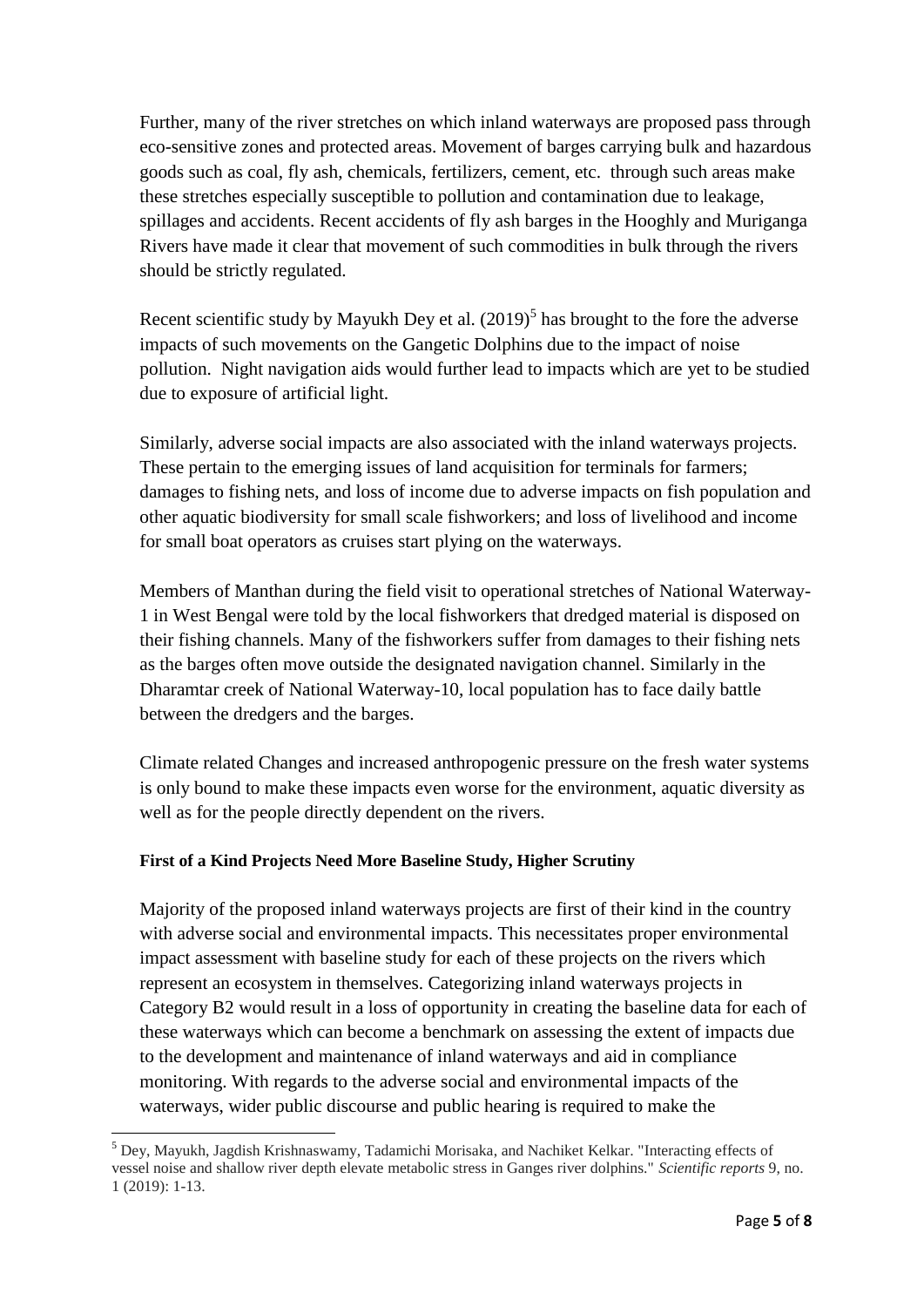development and operations on inland waterways more inclusive and sustainable.

Our recommendations: Inland Waterways projects in entirety –that is waterways, related infrastructure and all components and activities related to creating, maintaining and operating these waterways (including but not limited to capital and maintenance dredging, river training works, all ancillary infrastructure like terminals, jetties etc.)- be included as Category A projects in the Schedule; strict protocols should be developed for their scoping process; public hearing be made mandatory as livelihoods of people directly dependent on the rivers are at stake.

3. *Exemption from prior EC/prior EP for maintenance dredging and dredging of rivers for maintenance, upkeep and disaster management - these exemptions should be withdrawn or explicit clarification should be made that maintenance dredging as part of waterway development and maintenance and operation is excluded from these exemptions*

Provision in EIA Notification, 2020 Draft: Refer Clause 26 in the EIA Notification, 2020 draft regarding exception of projects from prior EC or prior EP for sub-clause (7) Dredging and de-silting of dams, reservoirs, weirs, barrages, river, and canals for the purpose of their maintenance, upkeep and disaster management; and (39) Maintenance Dredging

Reasoning for suggested change: Maintenance dredging and dredging especially in rivers is an intrusive mechanical process with serious adverse environmental and social impacts. We want to highlight the observation during the meeting of the reconstituted Expert Appraisal Committee (Thermal Power) held on 14.02.2017 regarding the proposal of amendment in the EC for transport of coal through National Waterway-1 (Farakka Super Thermal Power Project at Farrakka, District Murshidabad, West Bengal by M/s NTPC). The EAC while noting that the continued movement of barge requires maintenance dredging of the river channel stated that,

*"Dredging, even if in some stretches and limited in frequency, involves removal of 50cm to 1m of the river bottom causing disturbance to the river bottom."* Hence, this EAC asked for the studies to be carried out by reputed research institute on the impacts of maintenance dredging.

Many of these impacts, as the literature suggests, can only be ascertained over long term studies. Numerous rivers and their tributaries are to be utilised for navigation through inland waterways projects. This will require regular maintenance of navigation channels by maintenance dredging. Hence, on the basis of precautionary principle, both these sub-clause (7) and (39) should not be exempted from rigorous legally binding protocol of impact assessment and clearance.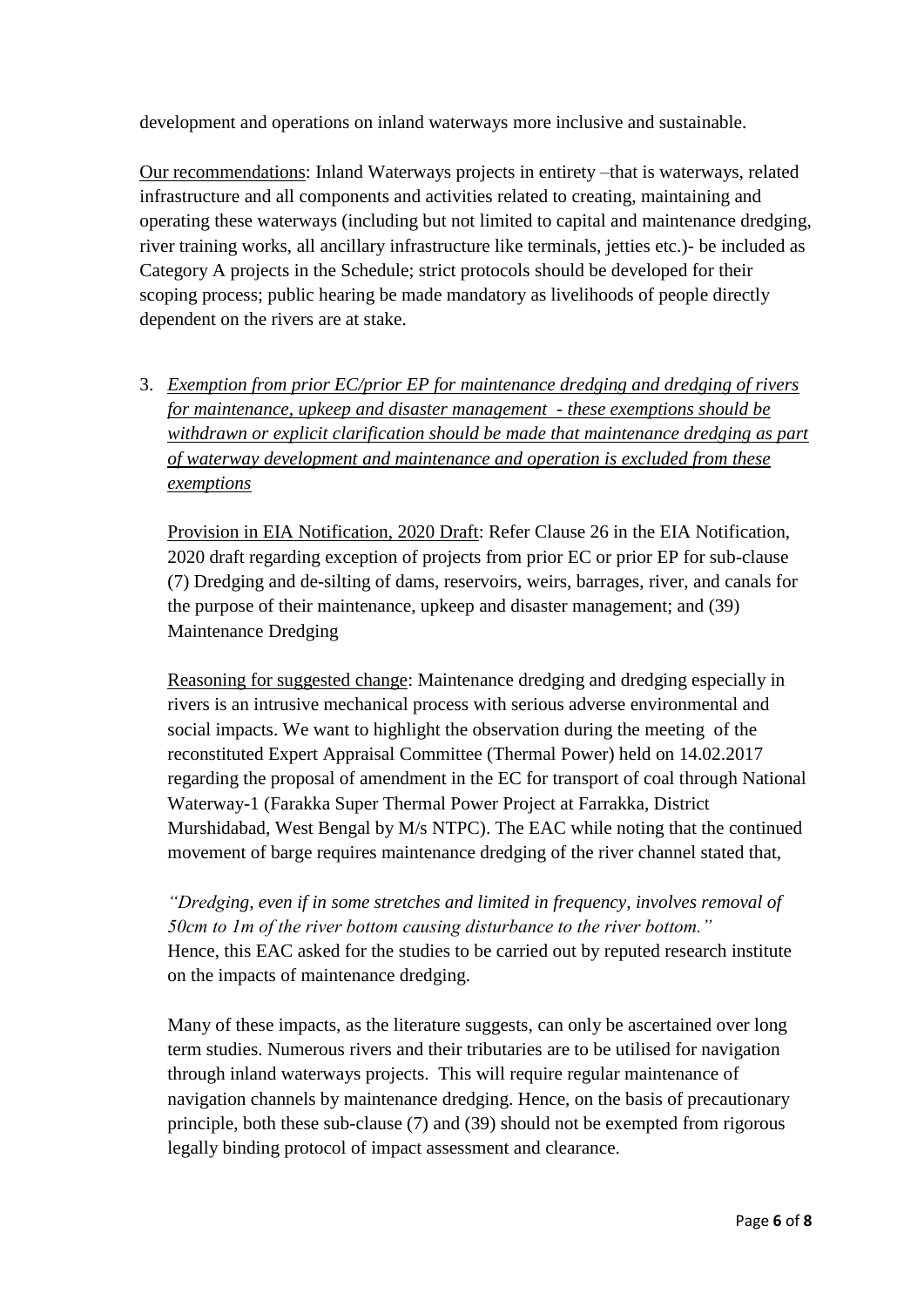Amongst the serious concerns on maintenance dredging, increase in turbidity and hence reduction in the penetration of sunlight can cause significant short term changes in the riverine ecosystem. Many of the river stretches on which the inland waterways are proposed are classified as critically polluted river stretches. Maintenance dredging in the river stretches can lead to further spread of the settled pollutants including heavy metals in the longer and wider stretches of the rivers.

Since many of the river stretches are already under pressure due to anthropogenic activities, dredged material could contain potential contaminants. Strategic measures and protocols are required to dispose the dredged material. In the absence of strict regulations, many negative externalities can emerge due to the disposal of dredged material.

In a fairly recent scientific paper by Rehitha et al.  $(2017)^6$ , it is established that dredged stretches in the Cochin estuary are characterized by 'lower faunal density, biomass, and diversity and sustained distinct benthic faunal communities,' when compared with the non-dredging sites. This is however, findings of one paper; dredging activities could cause significant specific varied changes which can vary in the different rivers.

Further, for seeking exemption from the process of Environmental Clearance, attempt has been made in the past to re-designate 'capital dredging' to 'maintenance dredging' on-paper for National Waterway-5. Blanket exemption to maintenance dredging and dredging for maintenance, upkeep and disaster management in the rivers for navigation purposes would further lead to such changes on paper to seek exemption from the scrutiny of environmental impacts.

Our recommendations: Exemption from prior environmental clearance as given in the EIA Notification, 2020 draft to "maintenance dredging" and "Dredging and de-silting of dams, reservoirs, weirs, barrages, river, and canals for the purpose of their maintenance, upkeep and disaster management;" should be withdrawn, OR an explicit clarification be introduced that maintenance dredging as part of waterway development and maintenance and operation is excluded from these exemptions.

### **Summary of our recommendations:**

• Definition of Capital dredging as given in the EIA Notification, 2020 draft to be amended as follows: Capital Dredging: "means an infrequent, usually but not always first time, process involving removal of sediment, which is generally virgin material

from the sea bed or river bed to create, or deepen a shipping channel in order

<sup>1</sup> <sup>6</sup> Rehitha, T. V., N. Ullas, G. Vineetha, P. Y. Benny, N. V. Madhu, and C. Revichandran. "Impact of maintenance dredging on macrobenthic community structure of a tropical estuary." *Ocean & Coastal Management* 144 (2017): 71-82.